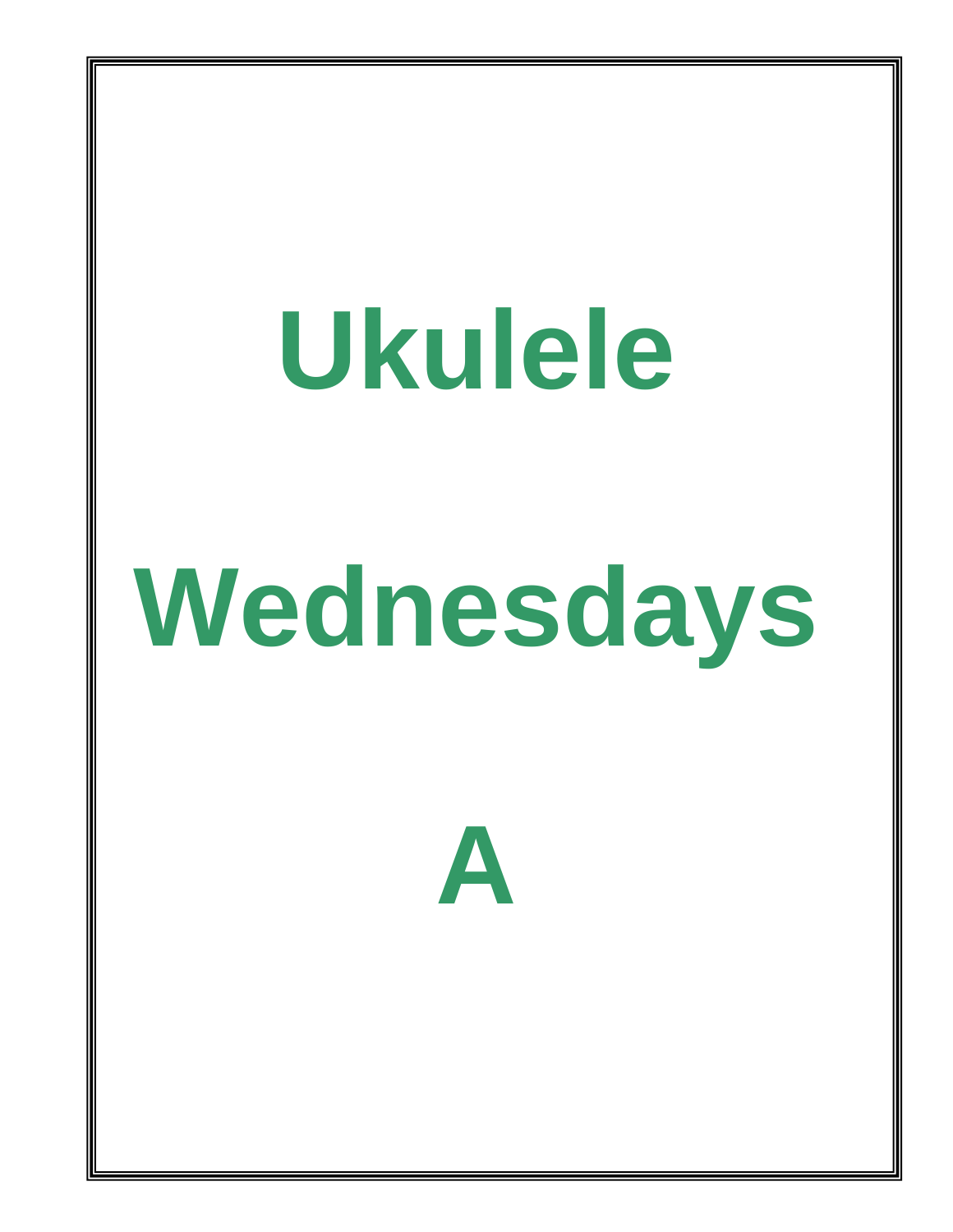## **Contents**

[Act Naturally](#page-2-0) [All I Do is Dream of You](#page-4-0) [All I Have to Do Is Dream](#page-5-0) [All My Loving](#page-6-0) [Anarchy in the UK](#page-7-0)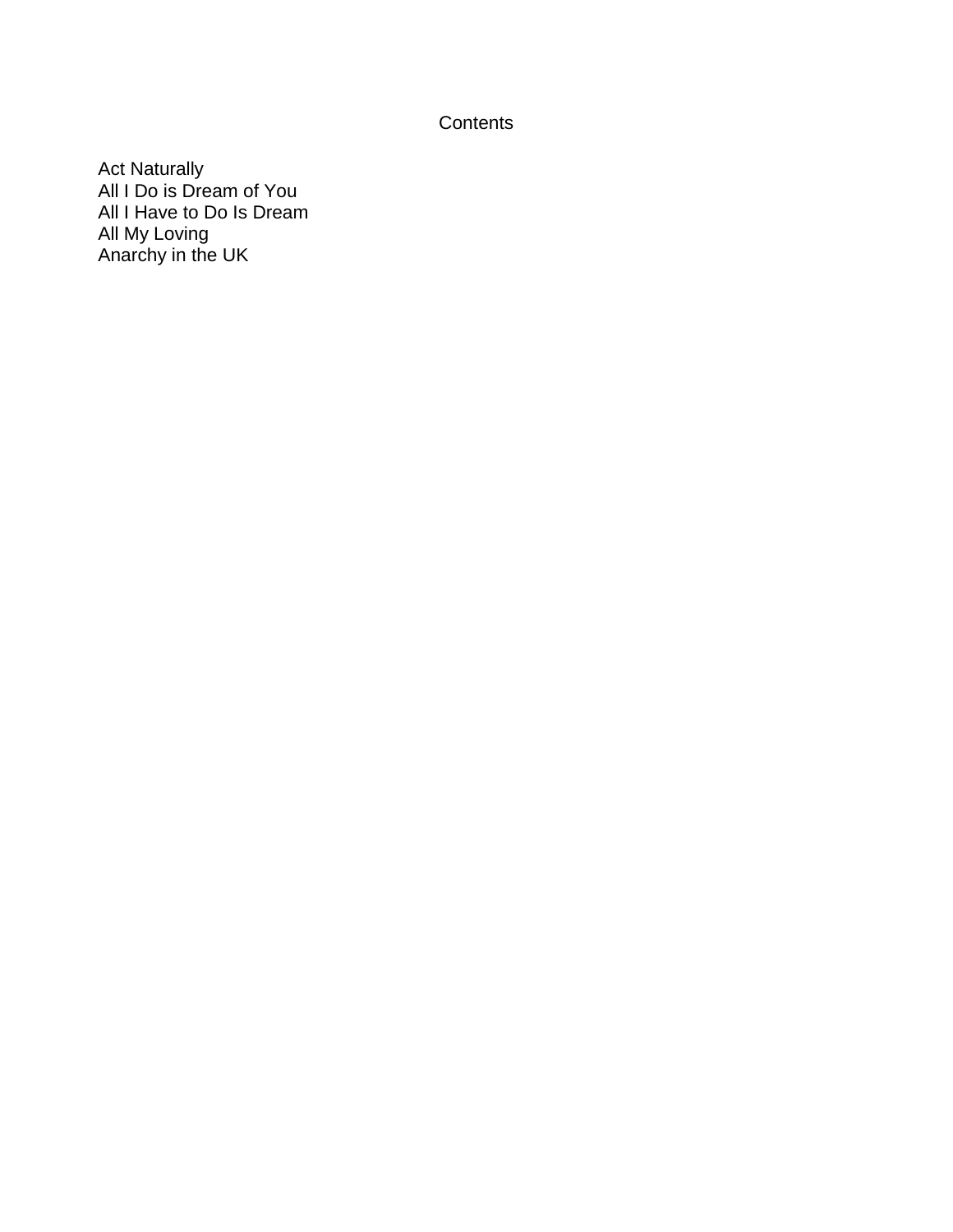<span id="page-2-0"></span>**Act Naturally**  Gma The Beatles Verse: G C They're gonna put me in the movies G D They're gonna make a big star out of me G CONTROL CONTROL CONTROL CONTROL CONTROL CONTROL CONTROL CONTROL CONTROL CONTROL CONTROL CONTROL CONTROL CONTROL CONTROL CONTROL CONTROL CONTROL CONTROL CONTROL CONTROL CONTROL CONTROL CONTROL CONTROL CONTROL CONTROL CONT They'll make a film about a man that's sad and lonely .mai D G And all I gotta do is Act Naturally. Middle: D G Well I bet you I'm gonna be a big star D G I might win an Oscar You can never tell D G The movies gonna make me a big star A D 'Cos I can play the part so well. Verse: G CONTROL CONTROL CONTROL CONTROL CONTROL CONTROL CONTROL CONTROL CONTROL CONTROL CONTROL CONTROL CONTROL CONTROL CONTROL CONTROL CONTROL CONTROL CONTROL CONTROL CONTROL CONTROL CONTROL CONTROL CONTROL CONTROL CONTROL CONT We'll make a film about a man that's sad and lonely G D And begging down upon his bended knee G C I'll play the part But I won't need rehearsin' D G Cos all I gotta do is Act Naturally. Guitar Solo (play this twice): D G Well I bet you I'm gonna be a big star D G I might win an Oscar You can never tell D G The movies gonna make me a big star A D 'Cos I can play the part so well. G C Well I hope you come and see me in the movies G D Then I know that you will plainly see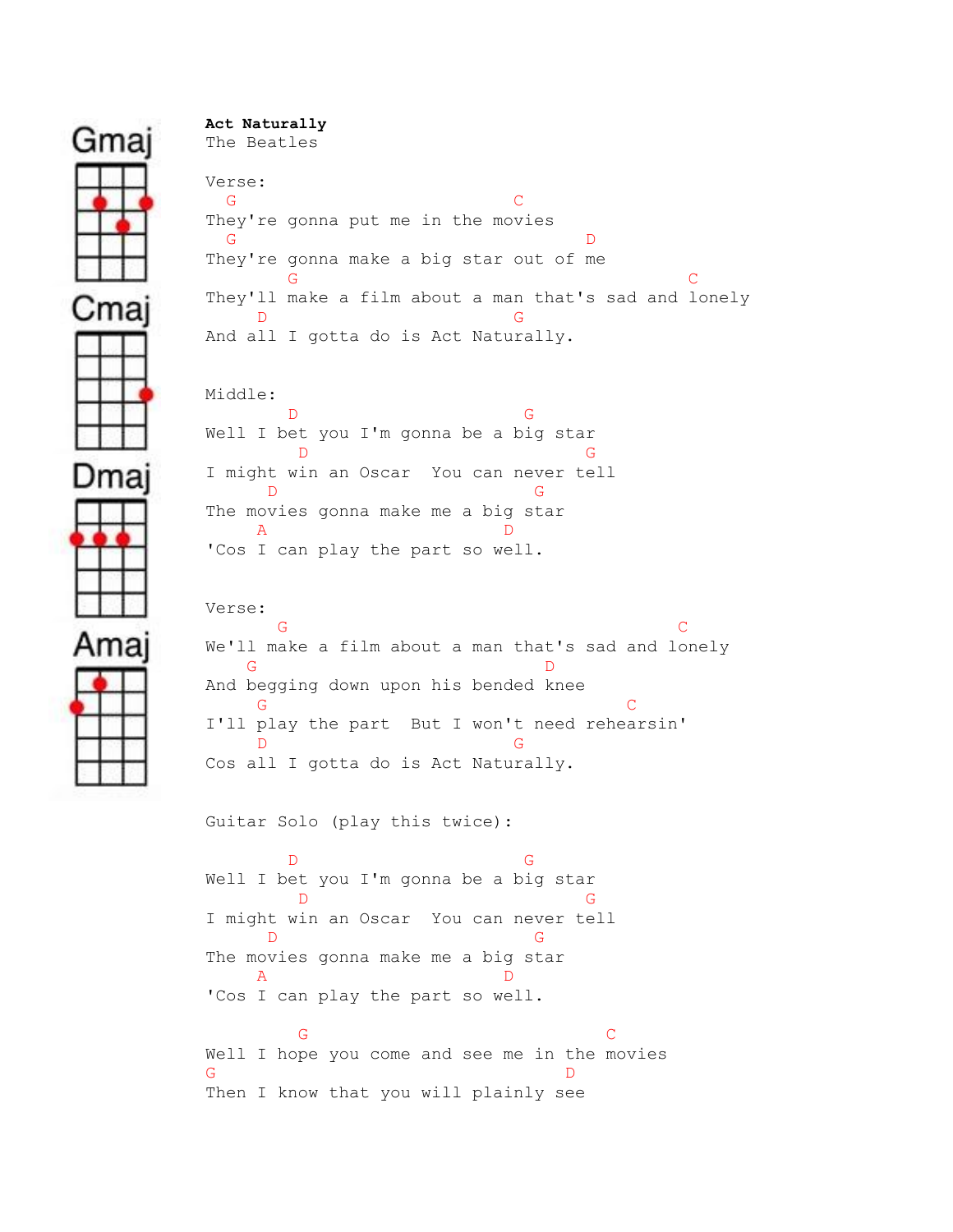G C The biggest fool that ever hit the big time D G And all I gotta do is Act Naturally.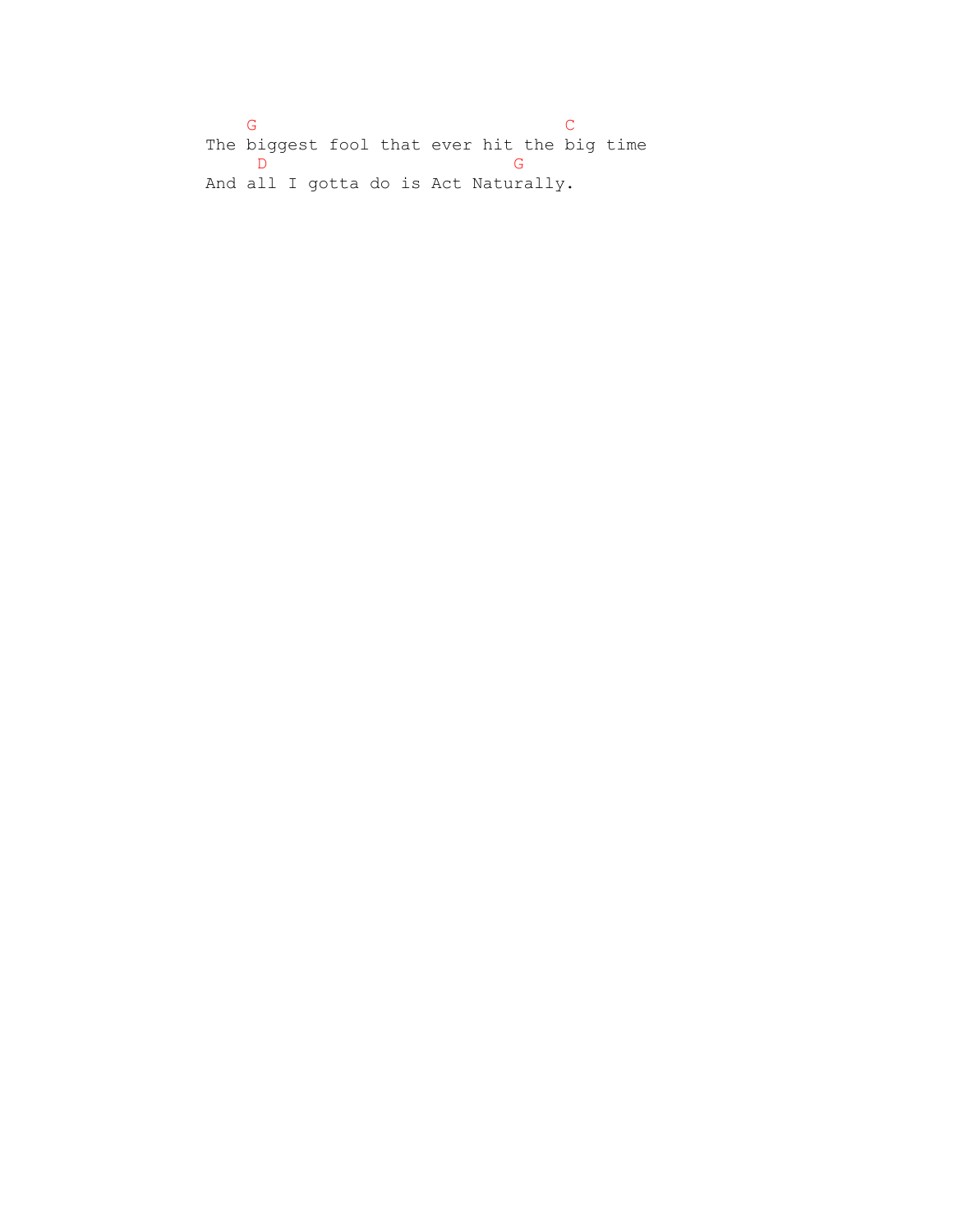### <span id="page-4-0"></span>**All I Do is Dream of You**

Edim

Ħ

HESE RESERVE

Words & Music by Arthur Freed & Nacio Herb Brown 1934

A Edim Bm7 E7 All I do is dream of you the whole night through Bm7 E7 A With the dawn I still go on and dream of you. A7 A9 A7 A9 You're every thought, you're everything, D<sub>6</sub> D<sub>D</sub> D<sub>m6</sub> You're every song I ever sing B7 E7 Bm7 E7 Summer, Winter, Autumn and Spring.

A Edim Bm7 E7 And were there more than twenty-four hours a day, Bm7 E7 A They'd be spent in sweet content, dreaming away A7 A9 A7 A9 When skies are grey, when skies are blue D6 D Dm6 Morning, noon and night-time, too A B7 E7 A All I do the whole day through, is dream of you.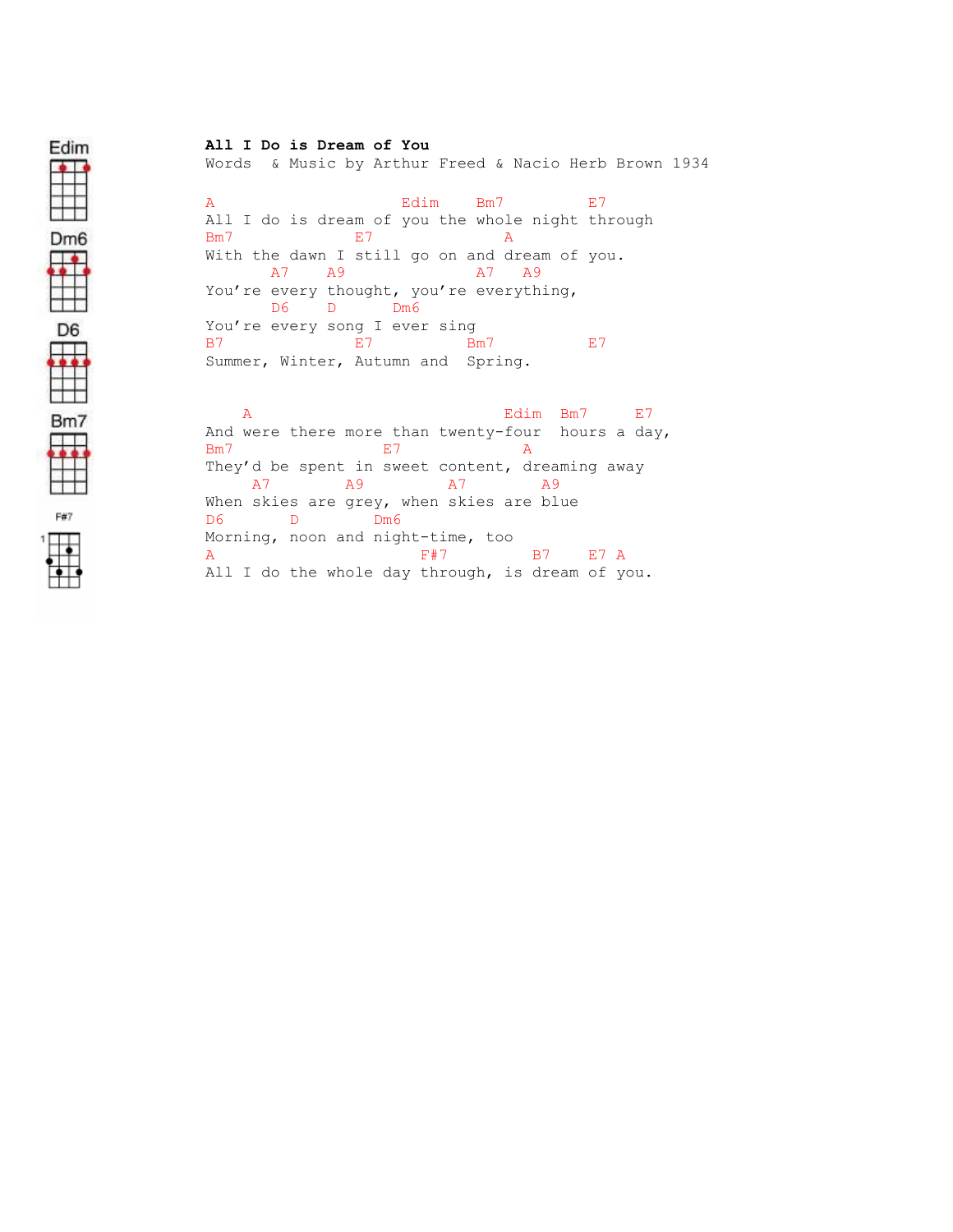<span id="page-5-0"></span>**All I Have to Do Is Dream**  by Boudleaux Bryant, performed by The Everly Brothers F Dm Bb C7 Dre - eam dream dream dream F Dm Bb C7 Dre - eam dream dream dream F Dm Gm C7 When I want you in my arms F Dm Gm C7 When I want you and all your charms F Dm Bb C7 When ever I want you all I have to do F Dm Bb C7 Is dre - eam dream dream dream F Dm Gm C7 When I feel blue in the night F Dm Gm C7 And I need you to hold me tight F Dm Bb C7 When ever I want you all I have to do F Bb F F7 Is dre - eam Bb Am I can make you mine, taste your lips of wine Gm C7 F F7 Any time, night or day Bb Am Only trouble is, gee whiz, G7 C7 I'm dreamin' my life a - way. F Dm Gm C7 I need you so that I could die F Dm Gm C7 I love you so, and that is why F Dm Bb C7 When - ever I want you all I have to do F Dm Bb C7 Is dre - eam dream dream dream F Bb F Dre - am Bb Am I can make you mine, taste your lips of wine Gm C7 F F7 Any time, night or day Bb Am Only trouble is, gee whiz, G7 C7 I'm dreamin' my life a - way. F Dm Gm C7 I need you so that I could die F Dm Gm C7 I love you so, and that is why F Dm Bb C7 When - ever I want you all I have to do F Dm Bb C7 Is dre - eam dream dream dream F Dm Bb C7 dre - eam dream dream dream [fade]

 $\mathbf F$ 

 $\begin{array}{c}\n\hline\n\text{Dm} \\
\hline\n\text{Dm}\n\end{array}$ 

 $\frac{1}{\sqrt{\frac{1}{\sqrt{1+\frac{1}{\sqrt{1+\frac{1}{\sqrt{1+\frac{1}{\sqrt{1+\frac{1}{\sqrt{1+\frac{1}{\sqrt{1+\frac{1}{\sqrt{1+\frac{1}{\sqrt{1+\frac{1}{\sqrt{1+\frac{1}{\sqrt{1+\frac{1}{\sqrt{1+\frac{1}{\sqrt{1+\frac{1}{\sqrt{1+\frac{1}{\sqrt{1+\frac{1}{\sqrt{1+\frac{1}{\sqrt{1+\frac{1}{\sqrt{1+\frac{1}{\sqrt{1+\frac{1}{\sqrt{1+\frac{1}{\sqrt{1+\frac{1}{\sqrt{1+\frac{1}{\sqrt{1+\frac{1}{\sqrt{1+\frac{1}{\$ 

 $\Box$ 00

**C**<br>C<sub>7</sub><br>C<sub>7</sub><br>C<sub>7</sub>

Am<br> $\frac{2}{\sqrt{2}}$ 

 $rac{Gm}{\Box \bullet}$ 

 $\begin{array}{|c|c|}\n\hline\n\circ\cr\n\end{array}$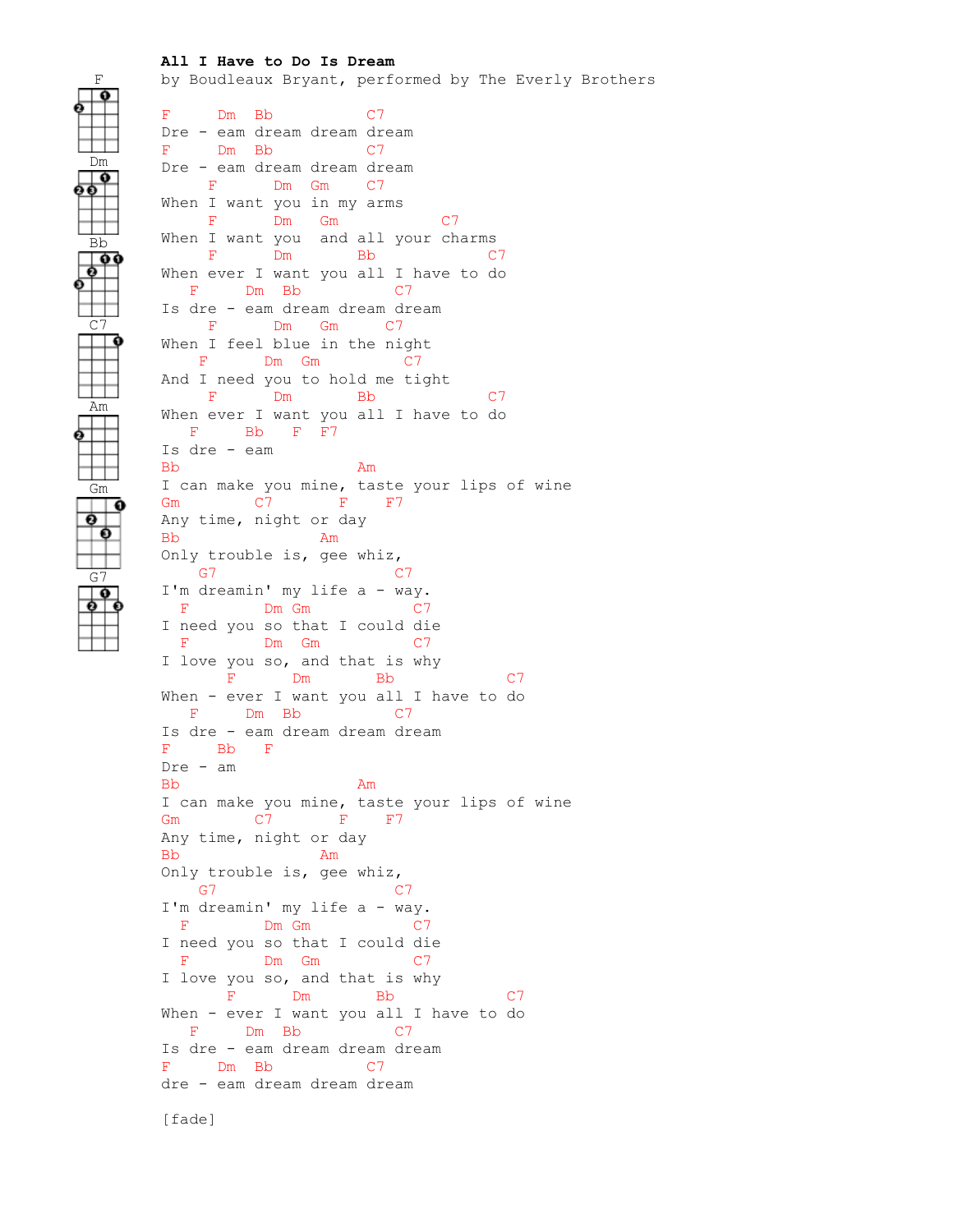

### <span id="page-6-0"></span>**All My Loving** *[Beatles](http://www.chordie.com/song.php/songartist/Beatles%2C+The/index.html)*

 $F \# m$  B7 Close your eyes and I'll kiss you E C#m Tomorrow I'll miss you A F#m D B7 Remember I'll always be true F#m B7 And then while I'm away E C#m I'll write home every day A B7 E And I'll send all my loving to you

 F#m B7 I'll pretend that I'm kissing E C#m the lips I am missing A F#m D B7 And hope that my dreams will come true F#m B7 And then while I'm awa]y E C#m I'll write home every day A B7 E And I'll send all my loving to you







## Chorus:

 $C \# m$   $C +$  E All my loving I will send to you  $C \# m$   $C +$  E All my loving, darling I'll be true

Verse one, chorus.

 C#m E All my loving, all my loving ...